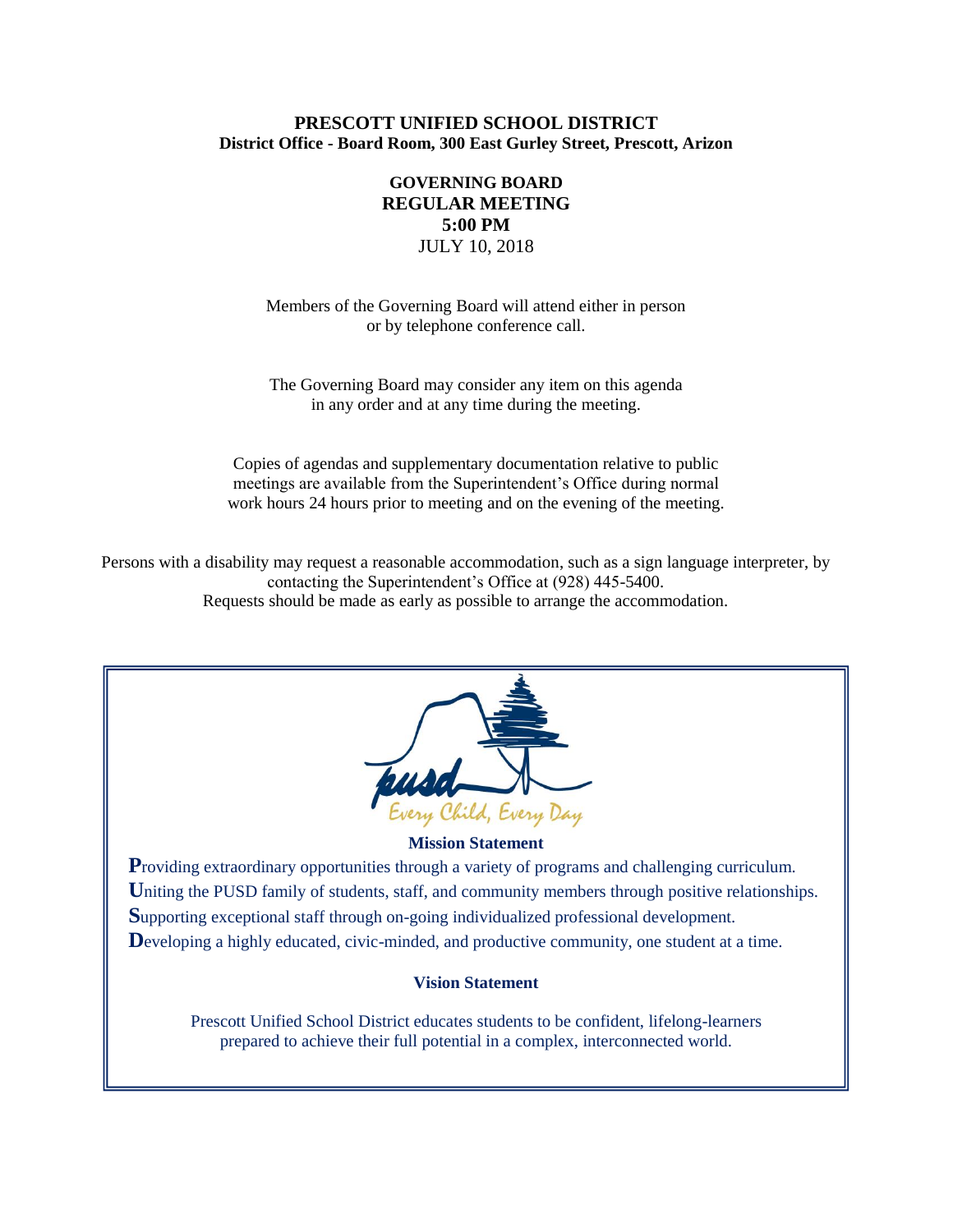## **AGENDA**

## 1. **CALL TO ORDER** - President John Mackin

## 2. **APPROVAL OF AGENDA** - President John Mackin

A. Consider approving the agenda as presented.

## 3. **OPENING CEREMONY**

- A. Welcome President John Mackin
- B. Pledge of Allegiance

## 4. **APPROVAL OF MINUTES**

A. Consider approving the minutes from the Governing Board Study/Voting Session and possible Executive Session of June 19, 2018, as presented.

RELEVANT INFORMATION: Board policy requires approval of minutes.

Presenter: Mr. Joe Howard, Superintendent

## 5. **PRESENTATIONS**

A. Prescott Frontier Rotary - Grapes for Grades Presentation

Presenter: Prescott Frontier Rotary

B. Instructional Minute

Presenter: Kelli Bradstreet, Director of Instructional Support

#### 6. **INFORMATION ONLY ITEMS**

- A. Summary of Current Events
	- 1. Superintendent
		- a. Current Events, Celebrations, and Recognitions
	- 2. Governing Board Members

## 7. **ACTION ITEMS**

A. **CONSENT AGENDA** - *All those items listed below may be enacted by one motion and approved as Consent Agenda items with or without discussion. However, any item may be removed from the Consent Agenda and considered separately if a Governing Board member so requests.*

*The resolutions included in the Consent Agenda have been posted in order to waive the reading of the body of the resolutions.* Consider approving the Consent Agenda as presented.

1. Consider approving the certified and classified personnel actions, as presented.

RELEVANT INFORMATION: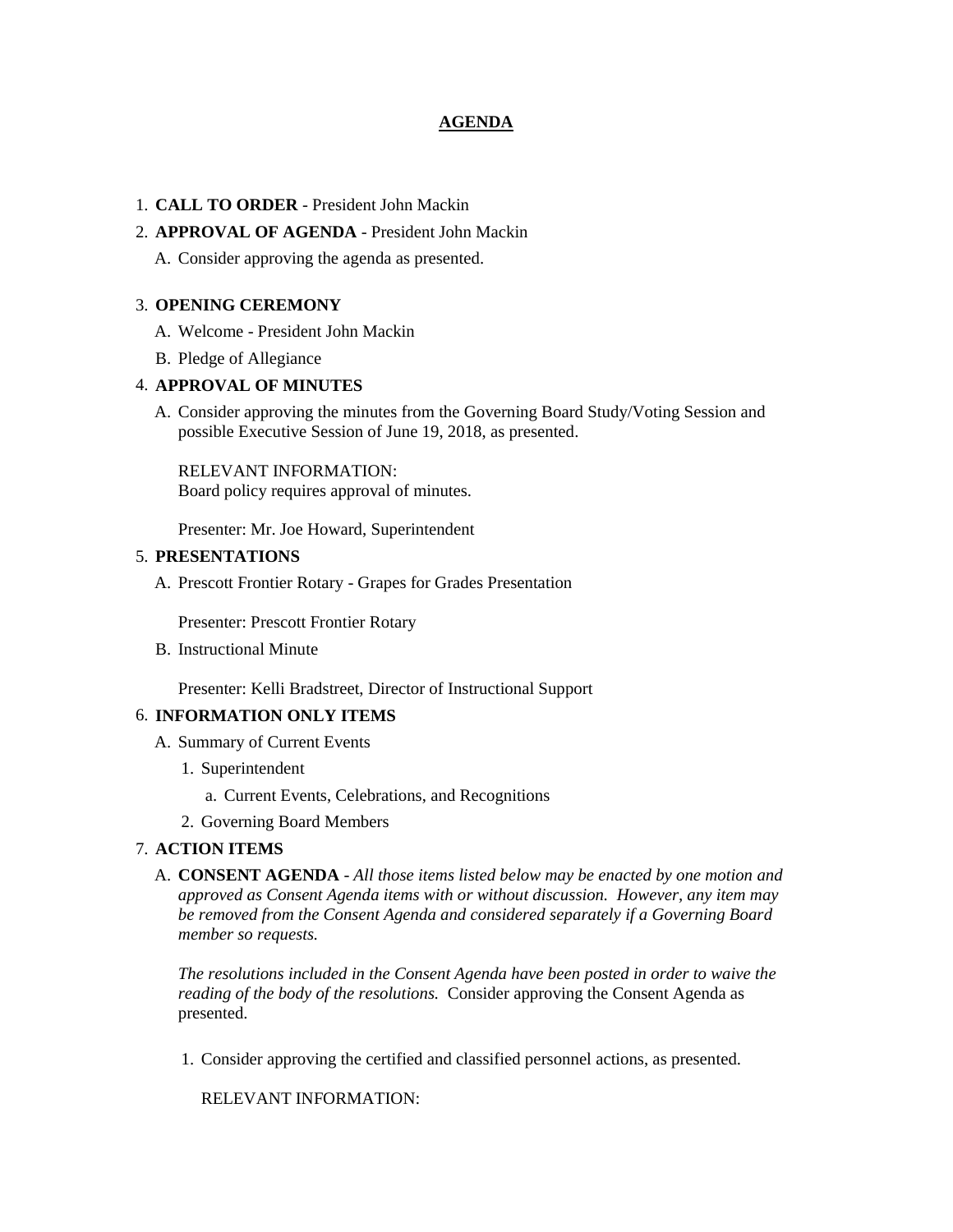A copy of the personnel report has been attached for review.

Presenter: Mrs. Christa Simmons, Director of Human Resources

2. Consider approving the donations, as presented.

## RELEVANT INFORMATION:

Board policy requires acceptance by the Governing Board of all donations. A copy of the donation report has been attached for review.

Presenter: Mr. Brian Moore, Chief Financial Officer

3. Consider ratifying the vouchers, as presented.

#### RELEVANT INFORMATION:

Arizona Revised Statutes requires approval/ratification of all vouchers. A copy of the voucher report has been attached for review.

Presenter: Mr. Brian Moore, Chief Financial Officer

4. Consider approving the Student Activities Fund Statement of Receipts and Disbursements for June 2018, as presented.

RELEVANT INFORMATION: A copy of the report has been attached for review.

Presenter: Mr. Brian Moore, Chief Financial Officer

5. Consider approving IFB: 18-32-23 for Off-Site Refueling, as presented.

#### RELEVANT INFORMATION:

The District issued IFB: 18-32-23 for Off-Site Refueling on May 24th, 2018. It was advertised on May 24th and 31st in the Official Newspaper of the County. The District received 1 bid, 3 no bids, and 19 bid downloads. School Procurement Rule R7-2-1032 states "If only one responsive bid is received in response to an invitation for bids, an award may be made to the single bidder if the school district determines in writing that the bidder is responsible, that the price submitted is fair and reasonable, and that either other prospective bidders had reasonable opportunity to respond, or there is not adequate time for resolicitation". Price offered is determined to be fair and reasonable. We have been using this vendor in the past and the district has determined it is the best vendor for pricing, quality and availability. When our district sent out a bid for Off-Site Refueling Stations, this was the only company that responded. Our recommendation is to award Bennett Oil for the 2018/19 school year and up to four renewals.

Presenter: Brian Moore, Chief Financial Officer

## B. PUBLIC HEARING

- 1. Consider recessing the regular meeting to hold a Public Hearing to discuss the Fiscal Year 2019 Expenditure Budget.
- 2. Consider adjourning the Public Hearing and reconvening to Regular Session.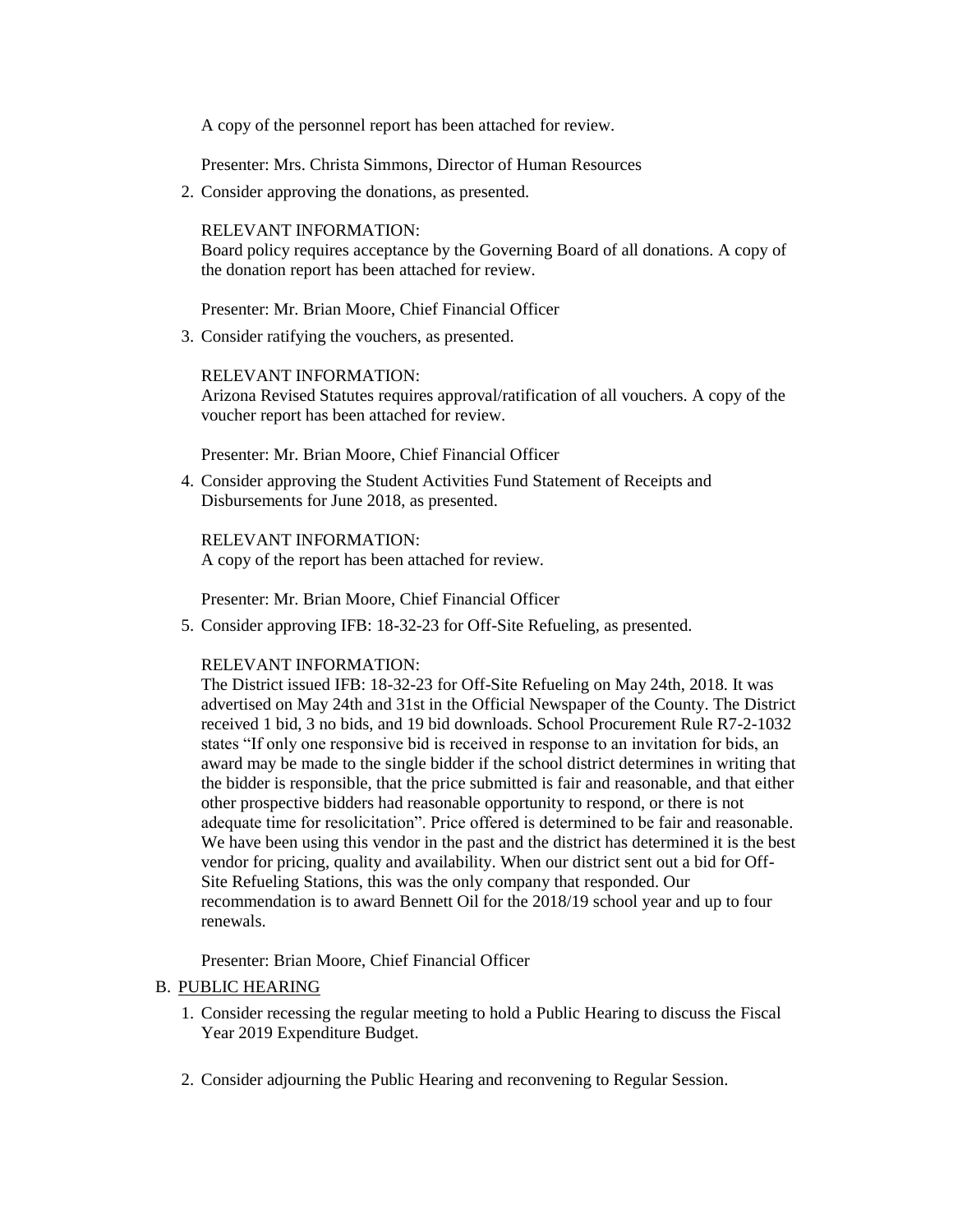## C. STUDY AND VOTING SESSION

1. Consider adopting the Fiscal Year 2019 Expenditure Budget, as presented.

## RELEVANT INFORMATION:

According to A.R.S. 15-905, the district must adopt a budget no later than July 15, 2018. A copy of the Proposed Budget is attached for review.

Presenter: Mr. Brian Moore, Chief Financial Officer

2. Consider approving the Fiscal Year 2019 Capital Plan for the School Facilities Board as presented.

RELEVANT INFORMATION: A Capital Plan for Prescott Unified School District must be approved by the Governing Board and submitted to the School Facilities Board annually. School districts considered as "growing" school districts mush submit an annual Capital Plan following Governing Board approval. Due to enrollment fluctuating in the Prescott Unified School District it is recommended the Capital Plan for 2018-2019 be submitted with "NA" (not applicable) to indicate the school district is not intending to access any additional square footage at this time.

Presenter: Mr. Brian Moore, Chief Financial Officer

3. Consider approving the list of Student fees and Extracurricular fees for the 2018-2019 school year as presented.

RELEVANT INFORMATION: School District Governing Boards are required to adopt student fees annually at a public meeting. Please see the attached list of fees.

Presenter: Mr. Brian Moore, Chief Financial Officer

4. Consider approving students recommended for early entrance into kindergarten for the 2018-2019 school year, as presented.

RELEVANT INFORMATION: The parents of seven (7) children have requested early entrance into kindergarten. in accordance with Governing Board Policy JEB, Entrance Age Requirements, four (4) of the children have participated in early entrance screening using the Brigance Screening Tool. After completing Kindergarten screening, two (2) children demonstrate academic, language, and motor skill readiness and are recommended for kindergarten. Screening results have been shared with the parents, building principals, and the Superintendent. Three (3) children will be screened at the end of July. If those students qualify at that time, we will bring their admission into kindergarten to the board in August.

Presenter: Ms. Mardi Read, Assistant Superintendent

5. Consider approving an Intergovernmental Agreement between Prescott Unified School District, No.1 and Chino Valley Unified School District, No. 51, as presented.

## RELEVANT INFORMATION:

PUSD and CVUSD wish to make this Intergovernmental Agreement to provide services for CVUSD ED-P students at PUSD, and to provide transportation to and from CVUSD for CVUSD ED-P students. The IGA is attached for review.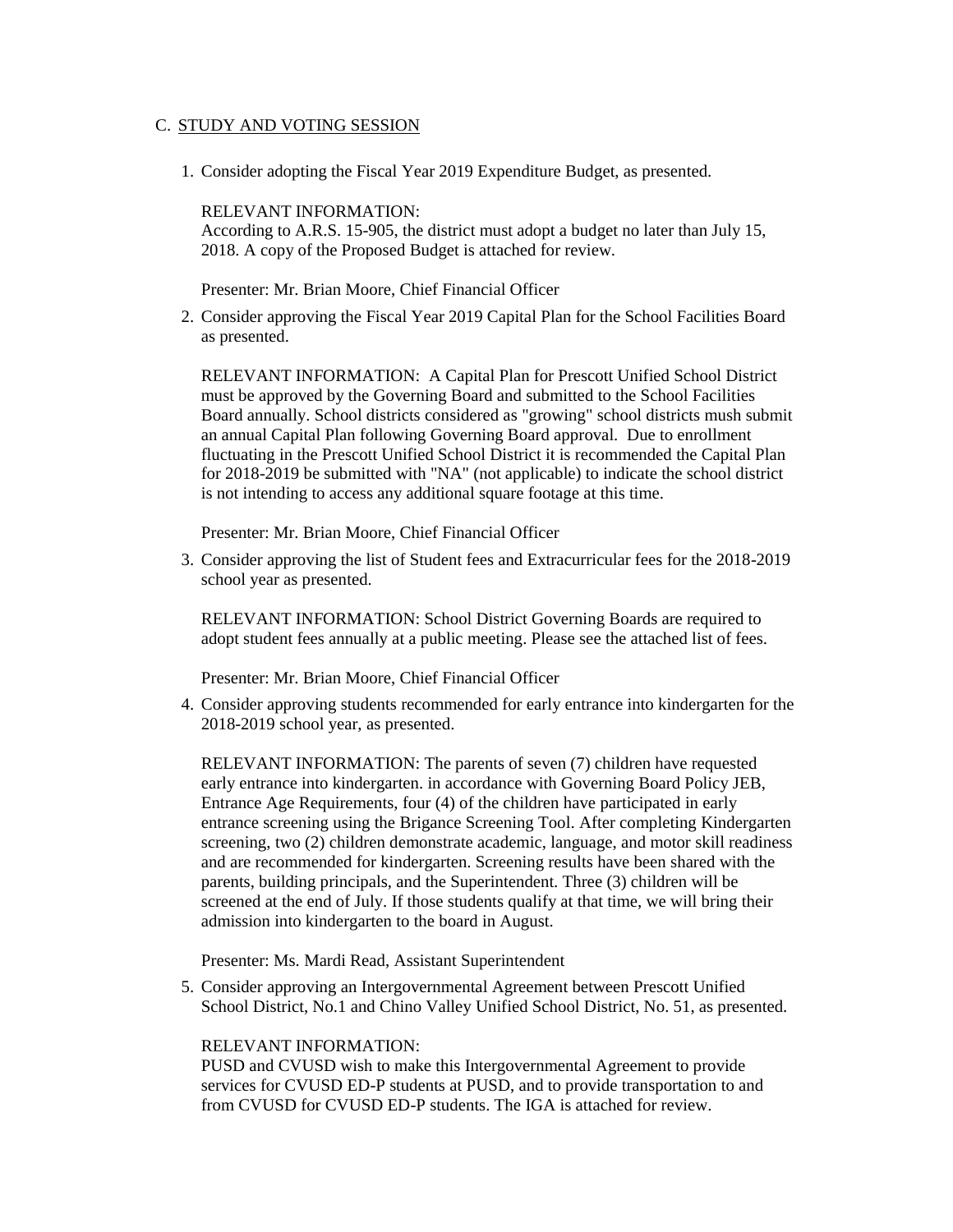Presenter: Mr. Joseph W. Howard, Superintendent

6. Consider approving a non-financial agreement between Yavapai College and Prescott Unified School District for the purpose of providing supervised clinical training for students from the college taking Nursing or Allied Health Courses, as presented.

### RELEVANT INFORMATION:

This non-financial agreement is for the purpose of delineating the duties and responsibilities of the parties as Prescott Unified School District provides clinical training for students of the School of Health & Wellness, Nursing Department at Yavapai College, taking Associated Nursing Degree Courses. All training shall adhere to the established protocols set forth by the Arizona Department of Health Services and Arizona Revised Statues.

If approved by the Governing Board the new agreement would be in effect until July 31, 2023.

A copy of the Agency Affiliation Agreement is attached for review.

Presenter: Mr. Joe Howard, Assistant Superintendent

7. Consider approving a **REVISED** renewal agreement to provide a Child Nutrition Program for Sacred Heart through Prescott Unified School District's Food Service Program from July 1, 2018, through June 30, 2019, as presented.

#### RELEVANT INFORMATION:

On June 19, 2018, the Governing Board voted to accept the food contract between PUSD and Sacred Heart. Once approved, it is submitted to ADE for final approval. Although the same contract verbiage was used from last year's contract, ADE rejected the contract and asked for it to be revised with additional language and clauses. The language and clauses do not change what is going to be provided to Sacred Heart, but makes procedures and practices formal by having them in the contract. Due to ADE rejecting the contract, we need to have the Governing Board vote on the item again.

See attached, the list of revisions and the revised agreement.

Presenter: Mr. Brian Moore, Chief Financial Officer

#### D. INFORMATION AND DISCUSSION ITEMS

- 1. Mr. Moore has prepared the FY 2018 End-of-year, School Board Summary Budget Report for your review.
- 2. *Discussion Item:* Consider reviewing Policy Services Advisory, Volume 30, Number 2 from June, 2018, regarding Policy Advisory Numbers 616 - 624, as presented.

## RELEVANT INFORMATION:

Governing Board BGB requires first and second readings of all proposed policy adoptions and approval by the Governing Board, **This is the first reading** of the proposed policies and the Board will be asked to adopt the policies after the second